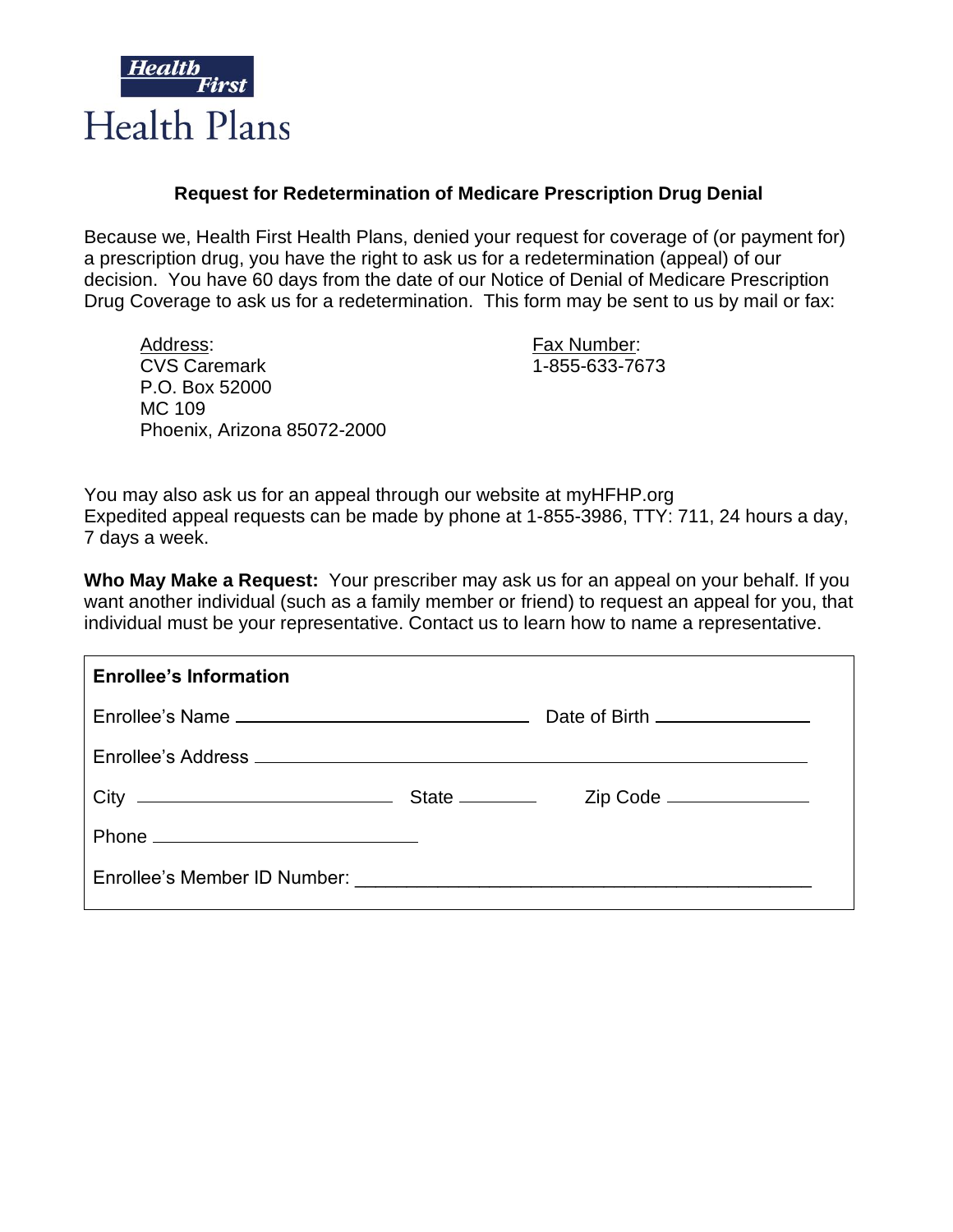| Complete the following section ONLY if the person making this request is not the<br>enrollee:                                                                                                                                                                                                                            |  |  |  |  |  |
|--------------------------------------------------------------------------------------------------------------------------------------------------------------------------------------------------------------------------------------------------------------------------------------------------------------------------|--|--|--|--|--|
|                                                                                                                                                                                                                                                                                                                          |  |  |  |  |  |
|                                                                                                                                                                                                                                                                                                                          |  |  |  |  |  |
|                                                                                                                                                                                                                                                                                                                          |  |  |  |  |  |
|                                                                                                                                                                                                                                                                                                                          |  |  |  |  |  |
|                                                                                                                                                                                                                                                                                                                          |  |  |  |  |  |
| Representation documentation for appeal requests made by someone other than<br>enrollee or the enrollee's prescriber:                                                                                                                                                                                                    |  |  |  |  |  |
| Attach documentation showing the authority to represent the enrollee (a completed<br>Authorization of Representation Form CMS-1696 or a written equivalent) if it was not<br>submitted at the coverage determination level. For more information on appointing<br>a representative, contact your plan or 1-800-Medicare. |  |  |  |  |  |
|                                                                                                                                                                                                                                                                                                                          |  |  |  |  |  |
| Prescription drug you are requesting:                                                                                                                                                                                                                                                                                    |  |  |  |  |  |
| Name of drug: _______________________________Strength/quantity/dose: ____________                                                                                                                                                                                                                                        |  |  |  |  |  |
| Have you purchased the drug pending appeal? $\Box$ Yes $\Box$ No                                                                                                                                                                                                                                                         |  |  |  |  |  |
| If "Yes":                                                                                                                                                                                                                                                                                                                |  |  |  |  |  |
| Name and telephone number of pharmacy:<br><u> 1989 - Andrea Stadt Britain, amerikansk politiker (</u>                                                                                                                                                                                                                    |  |  |  |  |  |
|                                                                                                                                                                                                                                                                                                                          |  |  |  |  |  |
| <b>Prescriber's Information</b>                                                                                                                                                                                                                                                                                          |  |  |  |  |  |
|                                                                                                                                                                                                                                                                                                                          |  |  |  |  |  |
|                                                                                                                                                                                                                                                                                                                          |  |  |  |  |  |
| State ________<br>Zip Code ____________                                                                                                                                                                                                                                                                                  |  |  |  |  |  |

| <b>URV</b>            |     |
|-----------------------|-----|
|                       | Fax |
| Office Contact Person |     |